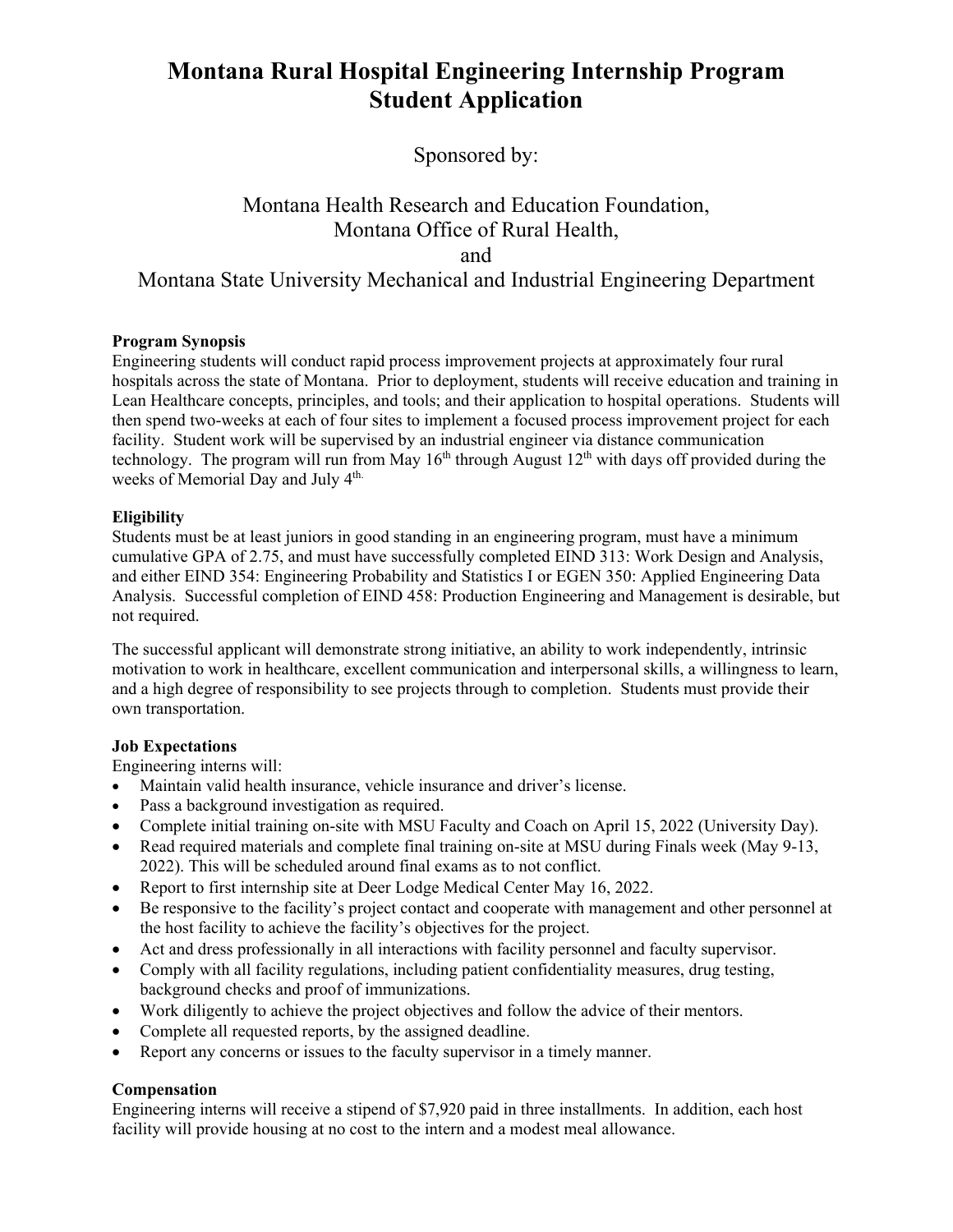# **Internship Application Form**

## **Contact Information**

Name: Nejc Sitar **Network of the Sitar Alexander Sitar Alexander Sitar Alexander Sitar Alexander Sitar Alexander Sitar Alexander Sitar Alexander Sitar Alexander Sitar Alexander Sitar Alexander Sitar Alexander Sitar Alexand** 

Address:1711 Soth 11th Ave. Apt. 226 and the state of the state of the state of the state of the state of the state of the state of the state of the state of the state of the state of the state of the state of the state of

Phone Number: 406 219 6413

# **Education**

| Major: Industrial and Management Systems Enginee GPA: 3.95 |  |
|------------------------------------------------------------|--|
| <b>Institution: Montana State University</b>               |  |
| Expected Graduation Date: December 2022                    |  |

## **Course Preparation:**

| EIND 313: semester taken: Spring 2020             | Grade: $4.0$ |              |
|---------------------------------------------------|--------------|--------------|
| EIND 354 (or EGEN 350): semester taken: Fall 2020 |              | Grade: $4.0$ |
| EIND 458: semester taken: Spring 2021             | Grade: $4.0$ |              |

## **Essay**

Please attach written responses to the following questions on the next page:

- 1. What is your interest in working in the healthcare sector?
- 2. Please describe one or more experiences that illustrate your self-motivation and ability to work independently and see projects through to completion.

#### **Resume**

Please attach a 1-2 page resume as the last page of combined PDF file.

#### **Signature**

*I attest that the information provided in this application is true and accurate according to my knowledge at this time.* 

|         | ◡              | 0.0000<br>'UZZ<br>. . |
|---------|----------------|-----------------------|
| Signed: | ℐ<br>معمر<br>n | )ate:                 |

**Submit combine PDF application via email to:** Dr. Bernadette McCrory, Assistant Professor, Department of Mechanical and Industrial Engineering; Bernadettte.McCrory@montana.edu

Application deadline: March 31<sup>st</sup>, 2022 (midnight)